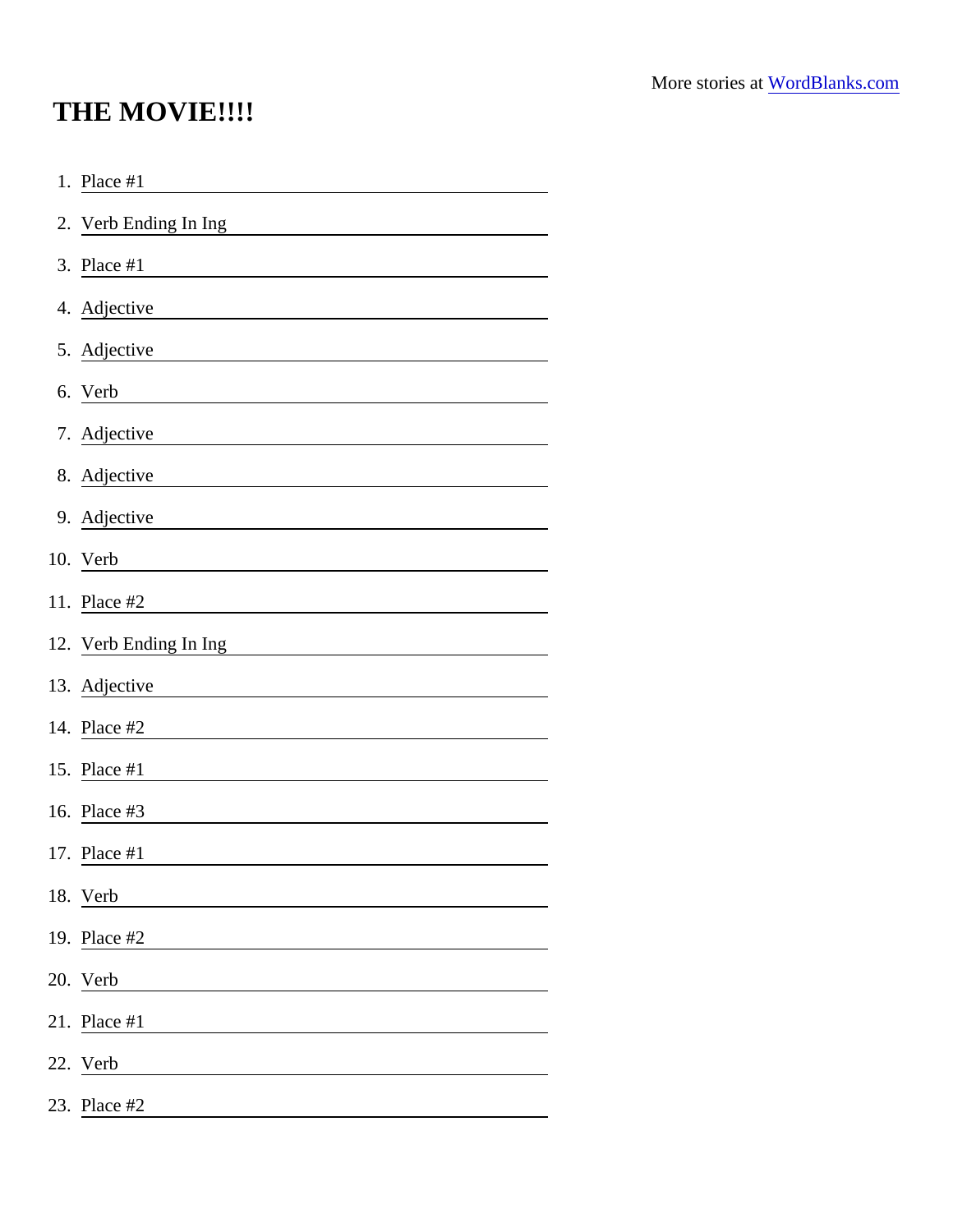24. Verb